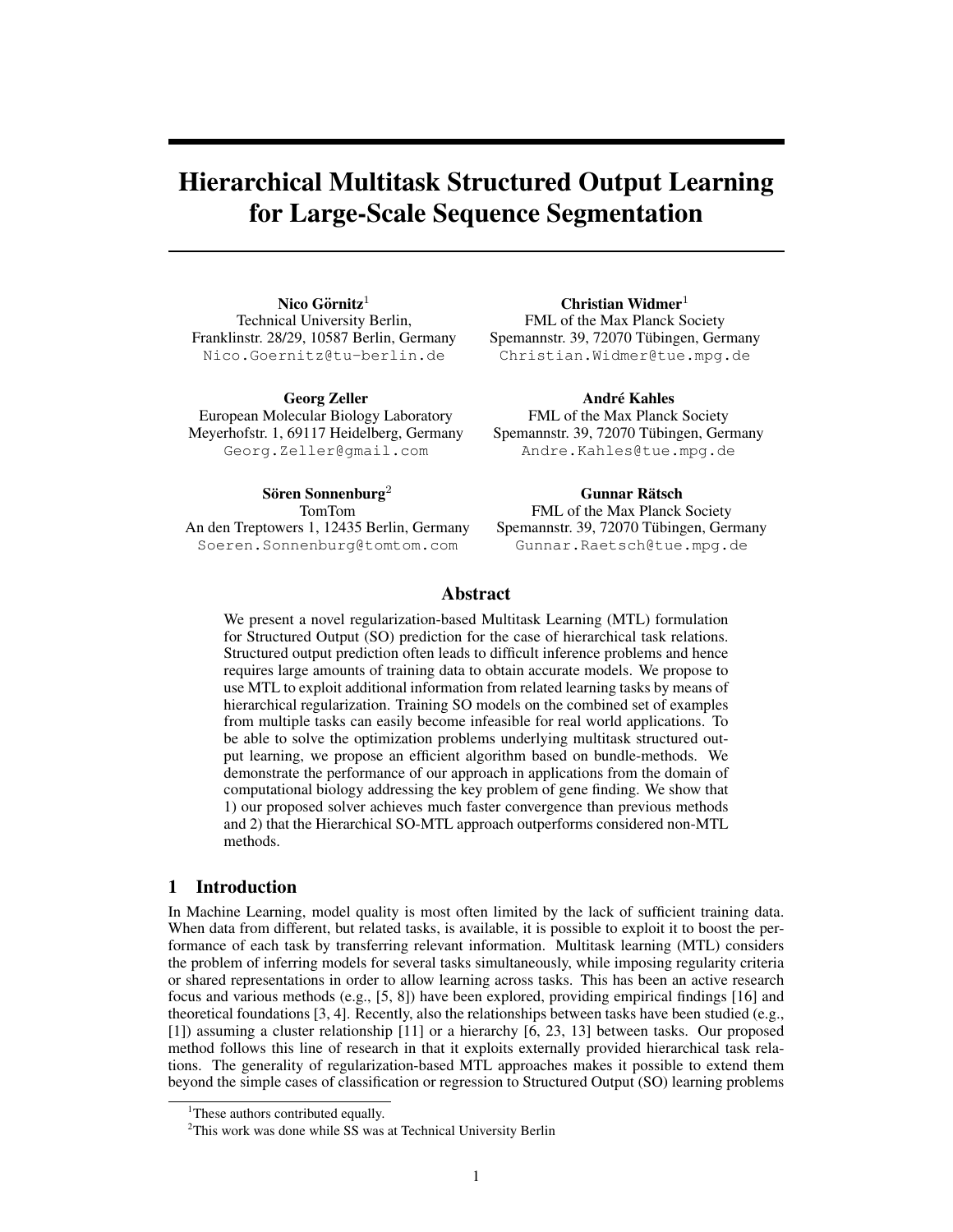[14, 2, 21, 10]. Here, the output is not in the form of a discrete class label or a real valued number, but a structured entity such as a label sequence, a tree, or a graph. One of the main contributions of this paper is to explicitly extend a regularization-based MTL formulation to the SVM-struct formulation for SO prediction [2, 21]. SO learning methods can be computationally demanding, and combining information from several tasks leads to even larger problems, which renders many interesting applications infeasible. Hence, our second main contribution is to provide an efficient solver for SO problems which is based on bundle methods [18, 19, 7]. It achieves much faster convergence and is therefore an essential tool to cope with the demands of the MTL setting.

SO learning has been successfully applied in the analysis of images, natural language, and sequences. The latter is of particular interest in computational biology for the analysis of DNA, RNA or protein sequences. This field moreover constitutes an excellent application area for MTL [12, 22]. In computational biology, one often uses supervised learning methods to model biological processes in order to predict their outcomes and ultimately understand them better. Due to the complexity of many biological mechanisms, rich computational models have to be developed, which in turn require a reasonable amount of training data. However, especially in the biomedical domain, obtaining labeled training examples through experiments can be costly. Thus, combining information from several related tasks can be a cost-effective approach to best exploit the available label data. When transferring label information across tasks, it often makes sense to assume hierarchical task relations. In particular, in computational biology, where evolutionary processes often impose a task hierarchy [22]. For instance, we might be interested in modeling a common biological mechanism in several organisms such that each task corresponds to one organism. In this setting, we expect that the longer the common evolutionary history between two organisms, the more beneficial it is to share information between the corresponding tasks. In this work, we chose a challenging problem from genome biology to demonstrate that our approach is practically feasible in terms of speed and accuracy. In *ab initio* gene finding [17], the task is to build an accurate model of a gene and subsequently use it to predict the gene content of newly sequenced genomes or to refine existing annotations. Despite many commonalities between sequence features of genes across organisms, sequence differences have made it very difficult to build universal gene finders that achieve high accuracy in cross-organism prediction. This problem is hence ideally suited for the application of the proposed SO-MTL approach.

## 2 Methods

Regularization based supervised learning methods, such as the SVM or Logistic Regression play a central role in many applications. In its most general form, such a method consists of a loss function L that captures the error with respect to the training data  $S = \{(x_1, y_1), \ldots, (x_n, y_n)\}\$ and a regularizer  $R$  that penalizes model complexity

$$
J(\mathbf{w}) = \sum_{i=1}^n L(\mathbf{w}, x_i, y_i) + R(\mathbf{w}).
$$

In the case of Multitask Learning (MTL), one is interested in obtaining several models  $w_1, ..., w_T$ based on T associated sets of examples  $S_t = \{(\mathbf{x}_1, y_1), \ldots, (\mathbf{x}_{n_t}, y_{n_t})\}, t = 1, \ldots, T$ . To couple individual tasks, an additional regularization term  $R_{MTL}$  is introduced that penalizes the disagreement between the individual models (e.g., [1, 8]):

$$
J(\mathbf{w}_1, ..., \mathbf{w}_T) = \sum_{t=1}^T \left( \sum_{i=1}^{n_t} L(\mathbf{w}, x_i, y_i) + R(\mathbf{w}_t) \right) + R_{MTL}(\mathbf{w}_1, ..., \mathbf{w}_T).
$$

Special cases include  $T = 2$  and  $R_{MTL}(\mathbf{w}_1, \mathbf{w}_2) = \gamma ||\mathbf{w}_1 - \mathbf{w}_2||$  (e.g., [8, 16]), where  $\gamma$  is a hyper-parameter controlling the strength of coupling of the solutions for both tasks. For more than two tasks, the number of coupling terms and hyper-parameters can rise quadratically leading to a difficult model-selection problem.

#### 2.1 Hierarchical Multitask Learning (HMTL)

We consider the case where tasks correspond to leaves of a tree and are related by its inner nodes. In [22], the case of taxonomically organized two-class classification tasks was investigated, where each task corresponds to a species (taxon). The idea was to mimic biological evolution that is assumed to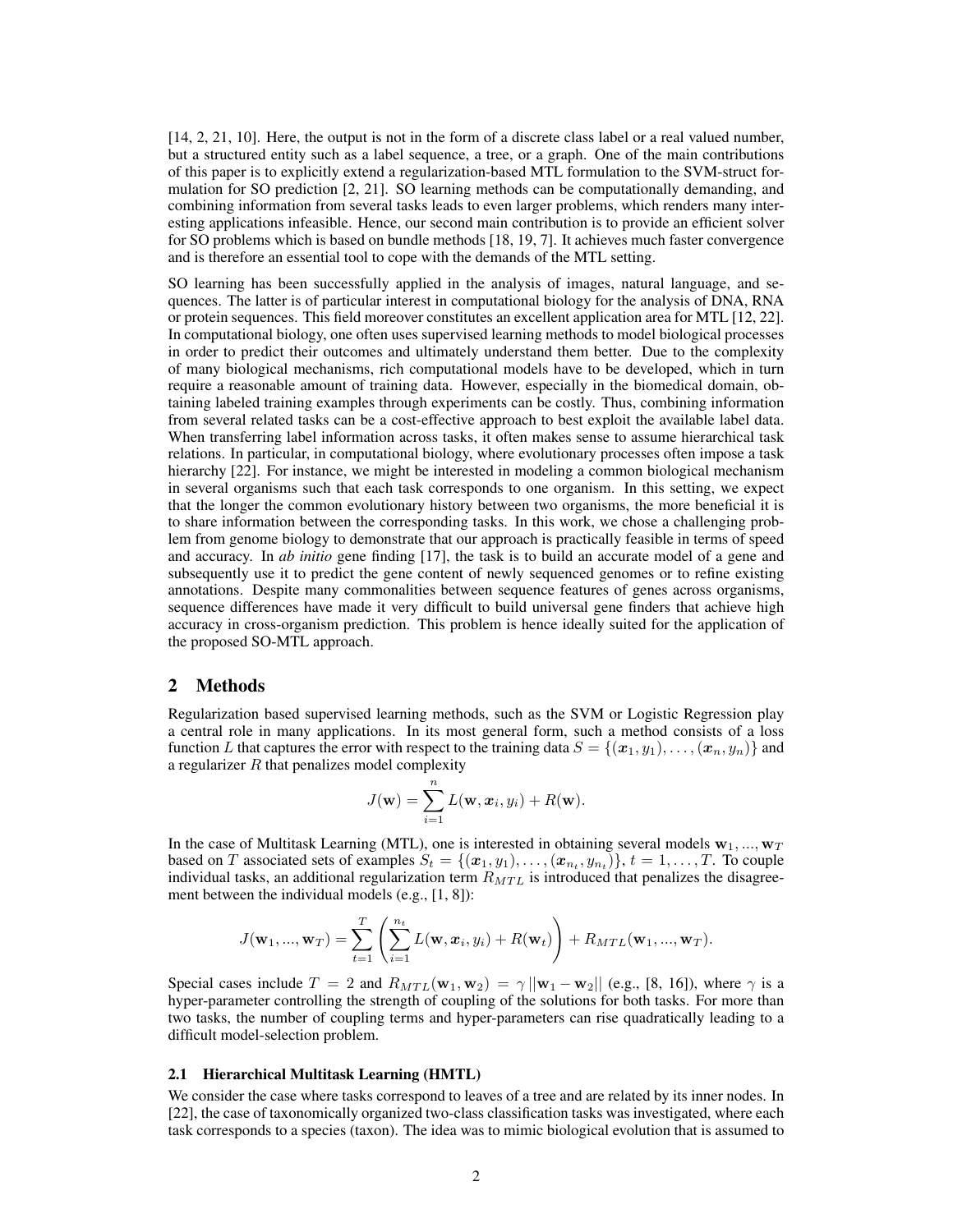generate more specialized molecular processes with each speciation event from root to leaf. This is implemented by training on examples available for nodes in the current subtree (i.e., the tasks below the current node), while similarity to the parent classifier is induced through regularization. Thus, for each node  $n$ , one solves the following optimization problem,

$$
(\mathbf{w}_n^*, b_n^*) = \underset{\mathbf{w}, b}{\text{argmin}} \left\{ \frac{1}{2} \left( (1 - \gamma) ||\mathbf{w}||^2 + \gamma ||\mathbf{w} - \mathbf{w}_p^*||^2 \right) + C \sum_{(\mathbf{x}, y) \in S} \ell(\langle \mathbf{x}, \mathbf{w} \rangle + b, y) \right\}, \tag{1}
$$

where p is the parent node of n (with the special case of  $w_p^* = 0$  for the root node),  $\ell$  is an appropriate loss function (e.g., the hinge-loss). The hyper-parameter  $\gamma \in [0, 1]$  determines the contribution of regularization from the origin vs. the parent node's parameters (i.e., the strength of coupling between the node and its parent). The above problem can be equivalently rewritten as:

$$
(\mathbf{w}_n^*, b_n^*) = \underset{\mathbf{w}, b}{\text{argmin}} \left\{ \frac{1}{2} \left| |\mathbf{w}| \right|^2 - \gamma \left\langle \mathbf{w}, \mathbf{w}_p^* \right\rangle + C \sum_{(\mathbf{x}, y) \in S} \ell \left( \left\langle \mathbf{x}, \mathbf{w} \right\rangle + b, y \right) \right\}.
$$
 (2)

For  $\gamma = 0$ , the tasks completely decouple and can be learnt independently. The parameters for the root node correspond to the globally best model. We will refer to these two cases as base-line methods for comparisons in the experimental section.

## 2.2 Structured Output Learning and Extensions for HMTL

In contrast to binary classification, elements from the output space  $\Upsilon$  (e.g., sequences, trees, or graphs) of structured output problems have an inherent structure which makes more sophisticated, problem-specific loss functions desirable. The loss between the true label  $y \in \Upsilon$  and the predicted label  $\hat{y} \in \Upsilon$  is measured by a loss function  $\Delta : \Upsilon \times \Upsilon \to \mathbb{R}^+$ . A widely used approach to predict  $\hat{y} \in \Upsilon$  is the use of a linearly parametrized model given an input vector  $x \in \mathcal{X}$  and a joint feature map  $\Psi : \mathcal{X} \times \Upsilon \to \mathcal{H}$  that captures the dependencies between input and output (e.g., [21]):

$$
\hat{\mathbf{y}}_{\mathbf{w}}(\mathbf{x}) = \underset{\bar{\mathbf{y}} \in \Upsilon}{\operatorname{argmax}} \quad \langle \mathbf{w}, \Psi(\mathbf{x}, \bar{\mathbf{y}}) \rangle.
$$

The most common approaches to estimate the model parameters w are based on structured output SVMs (e.g.,  $[2, 21]$ ) and conditional random fields (e.g.,  $[14]$ ; see also  $[10]$ ). Here we follow the approach taken in [21, 15], where estimating the parameter vector w amounts to solving the following optimization problem

$$
\min_{\mathbf{w}\in\mathcal{H}} \quad \left\{ R(\mathbf{w}) + C \sum_{i=1}^n \ell(\max_{\bar{\mathbf{y}}\in\Upsilon} \langle \mathbf{w}, \Psi(\mathbf{x}_i, \bar{\mathbf{y}}) \rangle + \Delta(\mathbf{y}_i, \bar{\mathbf{y}}) - \langle \mathbf{w}, \Psi(\mathbf{x}_i, \mathbf{y}_i) \rangle) \right\},\tag{3}
$$

where  $R(\mathbf{w})$  is a regularizer and  $\ell$  is a loss function. For  $\ell(a) = \max(0, a)$  and  $R(\mathbf{w}) = ||\mathbf{w}||_2^2$  we obtain the structured output support vector machine [21, 2] with margin rescaling and hinge-loss.

It turns out that we can combine the structured output formulation with hierarchical multitask learning in a straight-forward way. We extend the regularizer  $R(w)$  in (3) with a  $\gamma$ -parametrized convex combination of a multitask regularizer  $\frac{1}{2} ||\mathbf{w} - \mathbf{w}_p||_2^2$  with the original term. When  $R(\mathbf{w}) = \frac{1}{2} ||\mathbf{w}||_2^2$ <br>and omitting constant terms, we arrive at  $R_{p,\gamma}(\mathbf{w}) = \frac{1}{2} ||\mathbf{w}||_2^2 - \gamma \langle \mathbf{w}, \mathbf{w}_p$ described hierarchical multitask learning approach and solve for every node the following optimization problem:

$$
\min_{\mathbf{w}\in\mathcal{H}} \left\{ R_{p,\gamma}(\mathbf{w}) + C \sum_{i=1}^n \ell(\max_{\mathbf{\bar{y}}\in\Upsilon} \langle \mathbf{w}, \Psi(\mathbf{x}_i, \bar{\mathbf{y}}) \rangle + \Delta(\mathbf{y}_i, \bar{\mathbf{y}}) - \langle \mathbf{w}, \Psi(\mathbf{x}_i, \mathbf{y}_i) \rangle) \right\}
$$
(4)

A major difficulty remains: solving the resulting optimization problems which now can become considerably larger than for the single-task case.

## 2.3 A Bundle Method for Efficient Optimization

A common approach to obtain a solution to (3) is to use so-called cutting-plane or column-generation methods. Here one considers growing subsets of all possible structures and solves restricted optimization problems. An algorithm implementing a variant of this strategy based on primal optimization is given in the appendix (similar in [21]). Cutting-plane and column generation techniques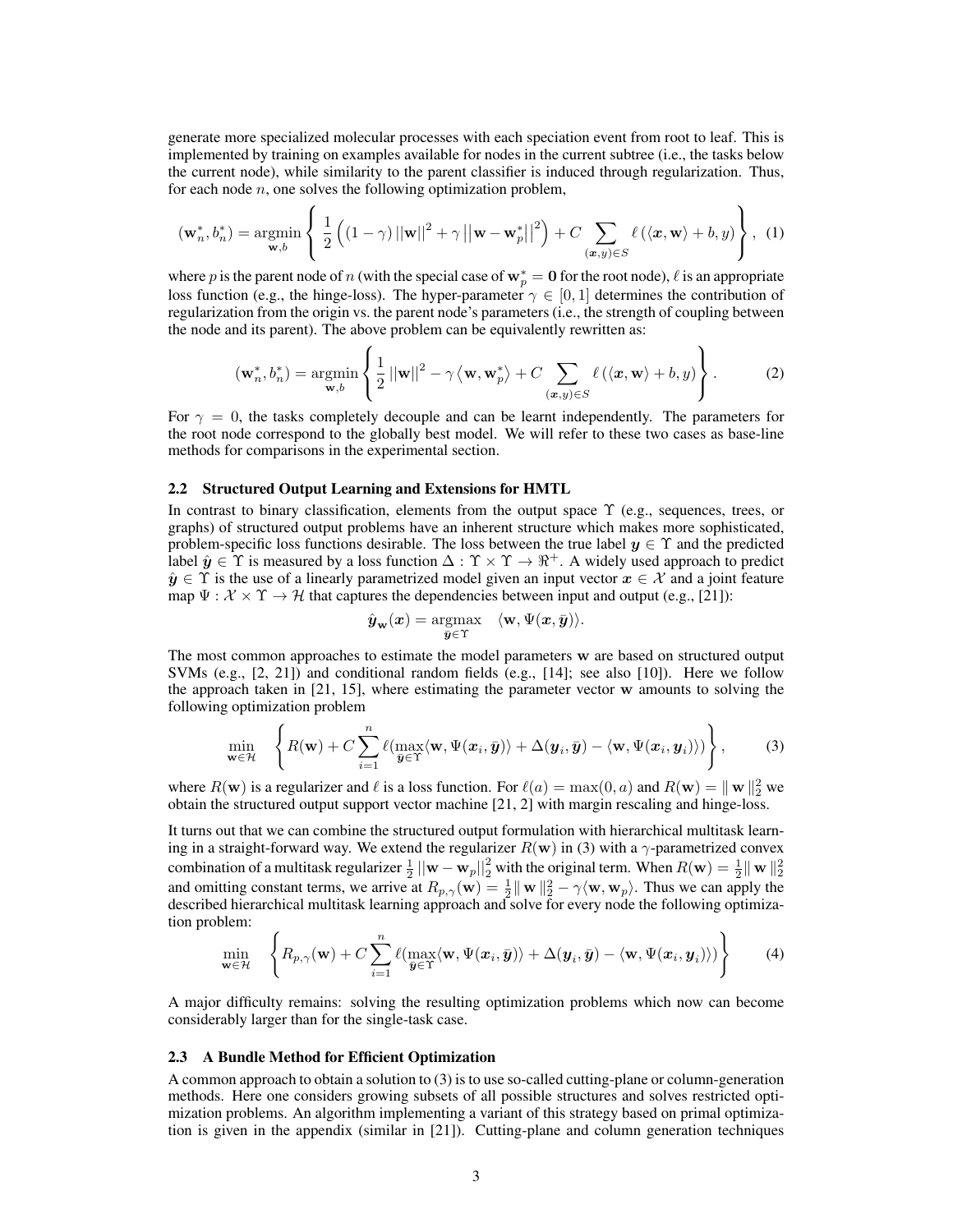often converge slowly. Moreover, the size of the restricted optimization problems grows steadily and solving them becomes more expensive in each iteration. Simple gradient descent or second order methods can not be directly applied as alternatives, because (4) is continuous but non-smooth. Our approach is instead based on bundle methods for regularized risk minimization as proposed in [18, 19] and [7]. In case of SVMs, this further relates to the OCAS method introduced in [9]. In order to achieve fast convergence, we use a variant of these methods adapted to structured output learning that is suitable for hierarchical multitask learning.

We consider the objective function  $J(\mathbf{w}) = R_{p,\gamma}(\mathbf{w}) + L(\mathbf{w})$ , where

$$
L(\mathbf{w}) := C\sum_{i=1}^n \ell(\max_{\bar{\bm{y}} \in \Upsilon} \left\{\langle \mathbf{w}, \Psi(\bm{x}_i, \bar{\bm{y}}) \rangle + \Delta(\bm{y}_i, \bar{\bm{y}}) \right\} - \langle \mathbf{w}, \Psi(\bm{x}_i, \bm{y}_i) \rangle)
$$

and  $R_{p,\gamma}(\mathbf{w})$  is as defined in Section 2.2. Direct optimization of J is very expensive as computing L involves computing the maximum over the output space. Hence, we propose to optimize an estimate of the empirical loss  $\hat{L}(\mathbf{w})$ , which can be computed efficiently. We define the estimated empirical  $\cos \hat{L}$  (w) as

$$
\hat{L}(\mathbf{w}) := C \sum_{i=1}^N \ell \left( \max_{(\Psi, \Delta) \in \Gamma_i} \left\{ \langle \mathbf{w}, \Psi \rangle + \Delta \right\} - \langle \mathbf{w}, \Psi(\mathbf{x}_i, \mathbf{y}_i) \rangle \right).
$$

Accordingly, we define the estimated objective function as  $\hat{J}(\mathbf{w}) = R_{p,\gamma}(\mathbf{w}) + \hat{L}(\mathbf{w})$ . It is easy to verify that  $J(\mathbf{w}) \geq \hat{J}(\mathbf{w})$ .  $\Gamma_i$  is a set of pairs  $(\Psi(\mathbf{x}_i, \mathbf{y}), \Delta(\mathbf{y}_i, \mathbf{y}))$  defined by a suitably chosen, growing subset of  $\Upsilon$ , such that  $\hat{L}(\mathbf{w}) \to L(\mathbf{w})$  (cf. Algorithm 1).

In general, bundle methods are extensions of cutting plane methods that use a prox-function to stabilize the solution of the approximated function. In the framework of regularized risk minimization, a natural prox-function is given by the regularizer. We apply this approach to the objective  $\tilde{J}(\mathbf{w})$ and solve

$$
\min_{\mathbf{w}} R_{p,\gamma}(\mathbf{w}) + \max_{i \in I} \{ \langle \mathbf{a}_i, \mathbf{w} \rangle + b_i \}
$$
 (5)

where the set of cutting planes  $a_i$ ,  $b_i$  lower bound  $\hat{L}$ . As proposed in [7, 19], we use a set I of limited size. Moreover, we calculate an aggregation cutting plane  $\bar{a}$ ,  $\bar{b}$  that lower bounds the estimated empirical loss  $\ddot{L}$ . To be able to solve the primal optimization problem in (5) in the dual space as proposed by [7, 19], we adopt an elegant strategy described in [7] to obtain the aggregated cutting plane  $(\bar{a}', \bar{b}')$  using the dual solution  $\alpha$  of (5):

$$
\bar{a}' = \sum_{i \in I} \alpha_j a_i \quad \text{and} \quad \bar{b}' = \sum_{i \in I} \alpha_i b_i. \tag{6}
$$

The following two formulations reach the same minimum when optimized with respect to w:

$$
\min_{\mathbf{w}\in\mathcal{H}}\left\{R_p(\mathbf{w})+\max_{i\in I}\langle\mathbf{a}_i,\mathbf{w}\rangle+b_i\right\}=\min_{\mathbf{w}\in\mathcal{H}}\left\{R_p(\mathbf{w})+\langle\bar{\mathbf{a}}',\mathbf{w}\rangle+\bar{b}'\right\}.
$$

This new aggregated plane can be used as an additional cutting plane in the next iteration step. We therefore have a monotonically increasing lower bound on the estimated empirical loss and can remove previously generated cutting planes without compromising convergence (see [7] for details).

The algorithm is able to handle any (non-)smooth convex loss function  $\ell$ , since only the subgradient needs to be computed. This can be done efficiently for the hinge-loss, squared hinge-loss, Huberloss, and logistic-loss.

The resulting optimization algorithm is outlined in Algorithm 1. There are several improvements possible: For instance, one can bypass updating the empirical risk estimates in line 6, when  $L(\mathbf{w}^{(k)}) - \hat{L}(\mathbf{w}^{(k)}) \leq \epsilon$ . Finally, while Algorithm 1 was formulated in primal space, it is easy to reformulate in dual variables making it independent of the dimensionality of  $w \in \mathcal{H}$ .

### 2.4 Taxonomically Constrained Model Selection

Model selection for multitask learning is particularly difficult, as it requires hyper-parameter selection for several different, but related tasks in a dependent manner. For the described approach, each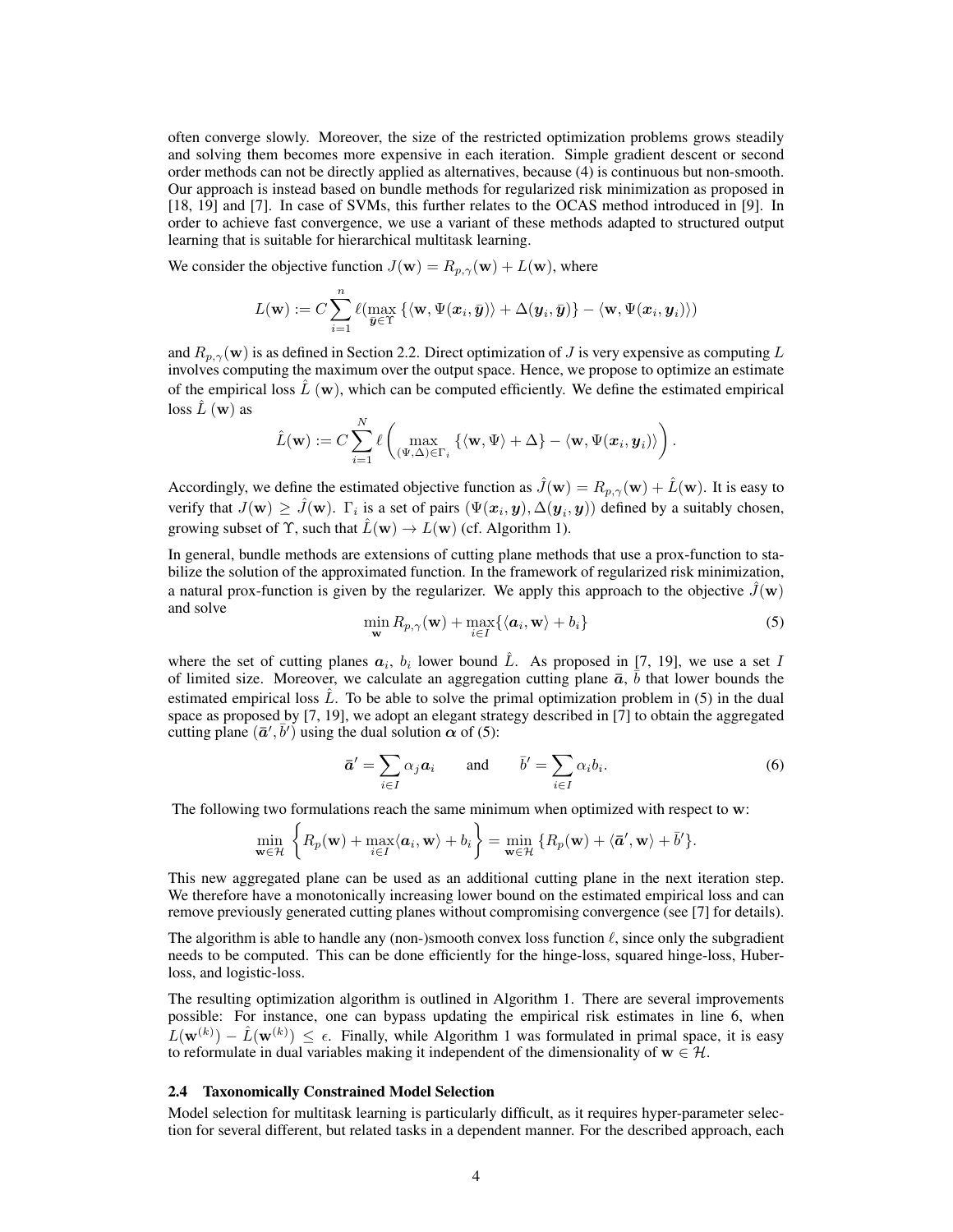Algorithm 1 Bundle Methods for Structured Output Algorithm

1:  $S > 1$ : maximal size of the bundle set 2:  $\theta > 0$ : linesearch trade-off (cf. [9] for details) 3:  $\mathbf{w}^{(1)} = \mathbf{w}_p$ 4:  $k = 1$  and  $\bar{a} = 0, \bar{b} = 0, \Gamma_i = \emptyset \quad \forall i$ 5: repeat 6: **for**  $i = 1, ..., n$  **do** 7:  $\boldsymbol{y}^* = \operatorname*{argmax}_{\boldsymbol{y} \in \Upsilon} \{ \langle \mathbf{w}^{(k)}, \Psi(\boldsymbol{x}_i, \boldsymbol{y}) \rangle + \Delta(\boldsymbol{y}_i, \boldsymbol{y}) \}$ 8: if  $\ell$ 1  $\max_{\bm{y}\in\Upsilon} \left\{\langle \mathbf{w}, \Psi(\bm{x}_i, \bm{y}) \rangle + \Delta(\bm{y}_i, \bm{y}) \right\}$  $\lambda$  $> \ell$ 1 max  $\max_{(\Psi,\Delta)\in\Gamma_i}\langle \mathbf{w},\Psi\rangle + \Delta$  $\lambda$ then 9:  $\Gamma_i = \Gamma_i \cup (\Psi(\boldsymbol{x}_i, \boldsymbol{y}^*), \Delta(\boldsymbol{y}_i, \boldsymbol{y}^*))$  $10:$ 11: Compute  $a_k \in \partial_{\mathbf{w}} \hat{L}(\mathbf{w}^{(k)})$ 12: Compute  $b_k = \hat{L}(\mathbf{w}^{(k)}) - \langle \mathbf{w}^{(k)}, \mathbf{a}_k \rangle$ 13:  $\mathbf{w}^* = \mathbf{argmin}$  $\mathbf{w}$  $\in \mathcal{H}$  $\left\{ R_{p,\gamma}(\mathbf{w}) + \max \left( \max_{\alpha \in \mathbb{R}^n} \mathbb{R} \right) \right\}$  $\left\{\max_{(k-S)_+ < i \leq k} \{ \langle {\boldsymbol a}_i, {\bf w} \rangle + b_i \}, \langle \bar {\boldsymbol a}, {\bf w} \rangle + \bar b \right) \bigg\}$ 14: Update  $\bar{a}$ ,  $\bar{b}$  according to (6) 15:  $\eta^* = \operatorname{argmin}_{\eta \in \mathbb{R}} \hat{J}(\mathbf{w}^* + \eta(\mathbf{w}^* - \mathbf{w}^{(k)}))$ 16:  $\mathbf{w}^{(k+1)} = (1 - \theta) \mathbf{w}^* + \theta \eta^* (\mathbf{w}^* - \mathbf{w}^{(k)})$ 17:  $k = k + 1$ 18: end for 19: **until**  $L(\mathbf{w}^{(k)}) - \hat{L}(\mathbf{w}^{(k)}) \le \epsilon$  and  $J(\mathbf{w}^{(k)}) - J_k(\mathbf{w}^{(k)}) \le \epsilon$ 

node  $n$  in the given taxonomy corresponds to solving an optimization problem that is subject to hyper-parameters  $\gamma_n$  and  $C_n$  (except for the root node, where only  $C_n$  is relevant). Hence, the direct optimization of all combinations of dependent hyper-parameters in model selection is not feasible in many cases. Therefore, we propose to perform a *local* model selection and optimize the current  $C_n$  and  $\gamma_n$  at each node n from top to bottom independently. This corresponds to using the taxonomy for reducing the parameter search space. To clarify this point, assume a perfect binary tree for *n* tasks. The length of the path from root to leaf is  $log_2(n)$ . The parameters along one path are dependent, e.g. the values chosen at the root will influence the optimal choice further down the tree. Given k candidate values for parameter  $\gamma_n$ , jointly optimizing all interdependent parameters along one path corresponds to optimizing over a grid of  $k^{log_2(n)}$  in contrast to  $k \cdot log_2(n)$  when using our proposed *local* strategy.

# 3 Results

## 3.1 Background

To demonstrate the validity of our approach, we applied it to the computational biology problem of gene finding. Here, the task is to identify genomic regions encoding genes (from which RNAs and/or proteins are produced). Genomic sequence can be represented by long strings of the four letters A, C, G, and T (genome sizes range from a few megabases to several gigabases). In prokaryotes (mostly bacteria and archaea) gene structures are comparably simple (cf. Figure 1A): the protein coding region starts by a start codon (one out of three specific 3-mers in many prokaryotes) followed by a number of codon triplets (of three nucleotides each) and is terminated by a stop codon (one out of five specific 3-mers in many prokaryotes). Genic regions are first transcribed to RNA, subsequently the contained coding region is translated into a protein. Parts of the RNA that are not translated are called untranslated region (UTR). Genes are separated from one another by intergenic regions. The protein coding segment is depleted of stop codons making the computational problem of identifying coding regions relatively straight forward.

In higher eukaryotes (animals, plants, etc.) however, the coding region can be interrupted by introns, which are removed from the RNA before it is translated into protein. Introns are flanked by specific sequence signals, so-called splice sites (cf. Figure 1B). The presence of introns substantially complicates the identification of the transcribed and coding regions. In particular, it is usually insufficient to identify regions depleted of stop codons to determine the encoded protein sequence. To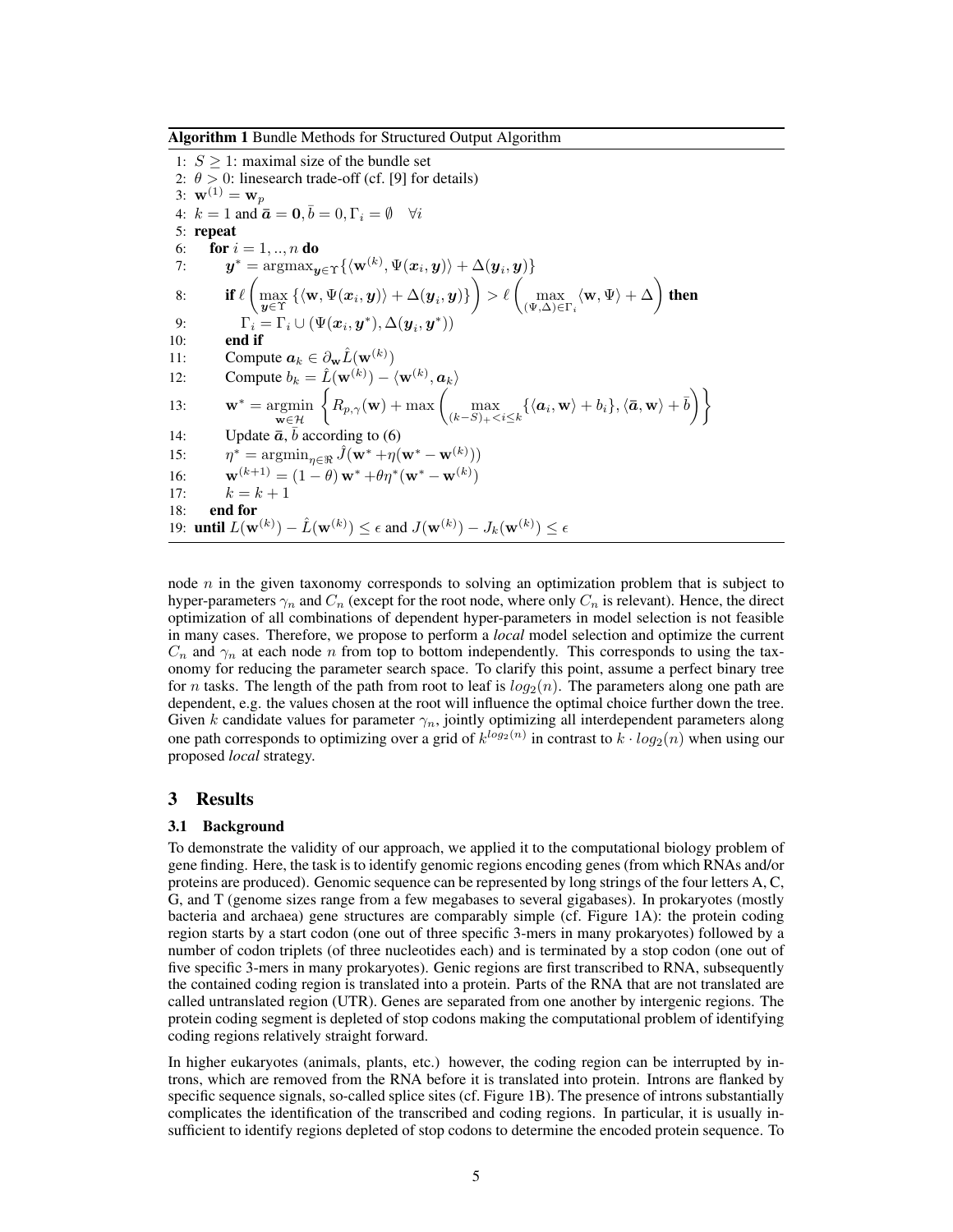accurately detect the transcribed regions in eukaryotic genomes, it is therefore often necessary to use additional experimental data (e.g., sequencing of RNA fragments). Here, we consider two key problems in computational gene finding of (i) predicting (only) the coding regions for prokaryotes and (ii) predicting the exon-intron structure (but not the coding region) for eukaryotes.



Figure 1: Panel A shows the structure of a prokaryotic gene. The protein coding region is flanked by a start and a stop codon and contains a multiple of three nucleotides. UTR denotes the untranslated region. Panel B shows the structure of an eukaryotic gene. The transcribed region contains introns and exons. Introns are flanked by splice sites and are removed from the RNA. The remaining sequence contains the UTRs and coding region.

The problem of identifying genes can be posed as a label sequence learning task, were one assigns a label (out of *intergenic, transcript start, untranslated region, coding start, coding exon, intron, coding stop, transcript stop*) to each position in the genome. The labels have to follow a grammar dictated by the biological processes of transcription and translation (see Figure 1) making it suitable to apply structured output learning techniques to identify genes. Because the biological processes and cellular machineries which recognize genes have slowly evolved over time, genes of closely related species tend to exhibit similar sequence characteristics. Therefore these problems are very well suited for the application of multitask learning: sharing information among species is expected to lead to more accurate gene predictions compared to approaching the problem for each species in isolation. Currently, the genomes of many prokaryotic and eukaryotic species are being sequenced, but often very little is known about the genes encoded, and standard methods are typically used to infer them without systematically exploiting reliable information on related species.

In the following we will consider two different aspects of the described problem. First, focusing on eukaryotic gene finding for a single species, we show that the proposed optimization algorithm very quickly converges to the optimal solution. Second, for the problem of prokaryotic gene finding in several species, we demonstrate that hierarchical multitask structured output learning significantly improves gene prediction accuracy. The supplement, data and code can be found on the project website $3$ .

# 3.2 Eukaryotic Gene Finding Based on RNA-Seq

We first consider the problem of detecting exonic, intronic and intergenic regions in a single eukaryotic genome. We use experimental data from RNA sequencing (RNA-seq) which provides evidence for exonic and intronic regions . For simplicity, we assume that for each position in the genome we are given numbers on how often this position was experimentally determined to be exonic and intronic, respectively. Ideally, exons and introns belonging to the same gene should have a constant number of confirmations, whereas these values may vary greatly between different genes. But in reality, these measurements are typically incomplete and noisy, so that inference techniques greatly help to reconstruct complete gene structures.

As any HMM or HMSVM, our method employs a state model defining allowed transitions between states. It consists of five basic states: *intergenic*, *exonic*, *intron start* (donor splice site), *intronic*, and *intron end* (acceptor splice site). These states are duplicated  $Q = 5$  times to model different levels of confirmation and the whole model is mirrored for simultaneous predictions of genes from both strands of the genome (see supplement for details). In total, we have 41 states, each of which is associated with several parameters scoring features derived from the exon and intron confirmation and computational splice site predictions (see supplement for details). Overall the model has almost 1000 parameters.

We trained the model using 700 training regions with known exon/intron structures and a total length of ca. 5.2 million nucleotides (data from the nematode *C. elegans*). We used the column generationbased algorithm (see Appendix) and the Bundle method-based algorithm (Algorithm 1) and recorded upper and lower bounds of the objective during run time (cf. Figure 2). Whereas both algorithms

<sup>&</sup>lt;sup>3</sup>http://bioweb.me/so-mtl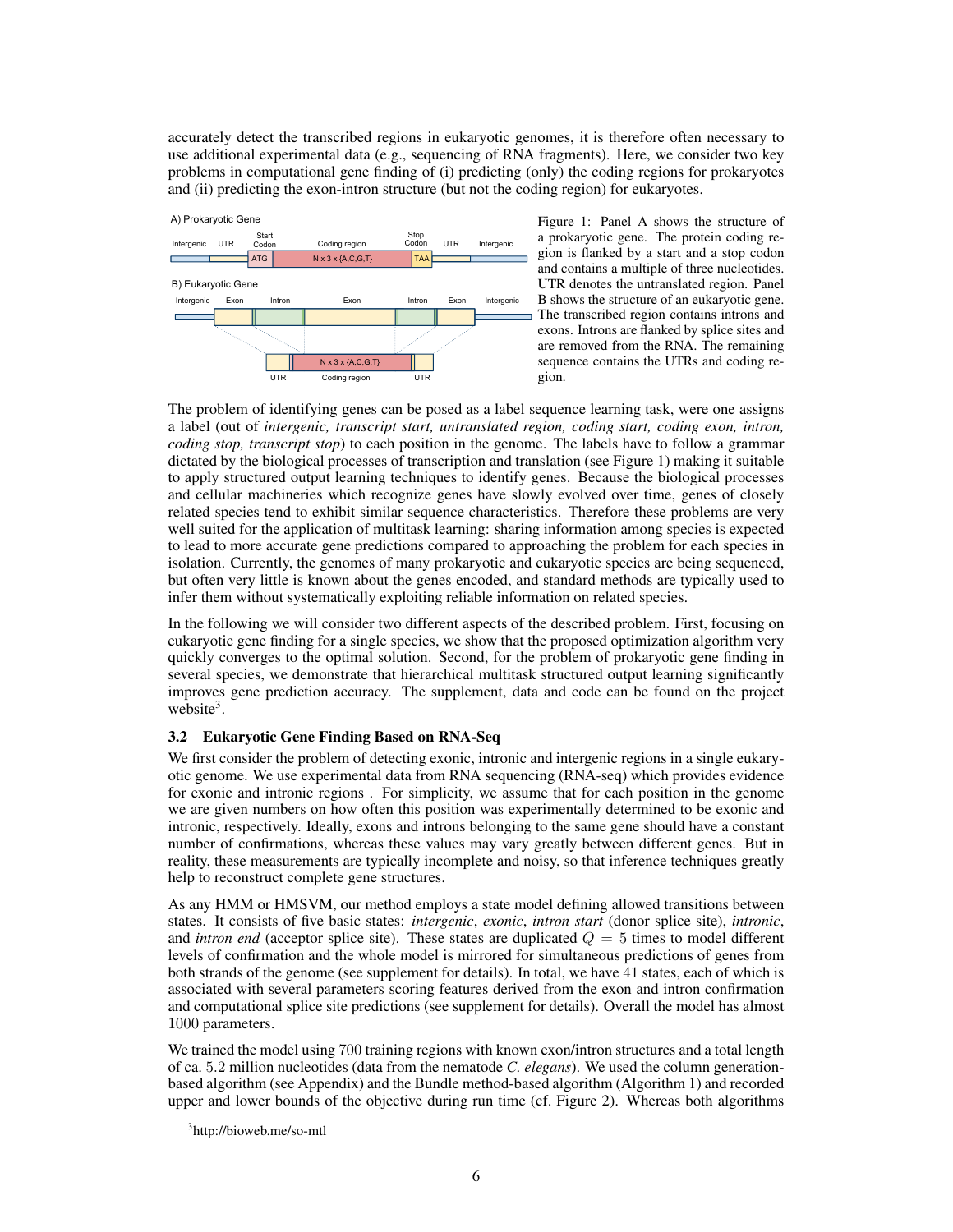need a similar amount of computation per iteration (mostly decoding steps), the Bundle-method showed much faster convergence.

We assessed prediction accuracy in a three-fold cross-validation procedure where individual test sequences consisted of large genomic regions (of several Mbp) each containing many genes. This evaluation procedure is expected to yield unbiased estimates that are very similar to whole-genome predictions. Prediction accuracy was compared to another recently proposed, widely used method called Cufflinks [20]. We observed that our method detects introns and transcripts more accurately than Cufflinks in the data set analyzed here (cf. Figure 2).



Figure 2: Left panel: Convergence for bundle method-based solver versus column generation (log-scale). Right panel: Prediction accuracy of our eukaryotic gene finding method in comparison to a state-of-the-art method, Cufflinks [20]. The F-score (harmonic mean of precision and recall) was assessed based on two metrics: correctly predicted introns as well as transcripts for which all introns were correct (see label).

## 3.3 Gene Finding in Multiple Prokaryotic Genomes

In a second series of experiments we evaluated the benefit of applying SO-MTL to prokaryotic gene prediction.

SO prediction method We modeled prokaryotic genes as a Markov chain on the nucleotide level. To nonetheless account for the biological fact that genetic information is encoded in triplets, the model contains a 3-cycle of exon states; details are given in Figure 3.



Figure 3: Simple state model for prokaryotic gene finding. A suitable model for prokaryotic gene prediction needs to consider 1) that a gene starts with a start codon (i.e. a certain triplet of nucleotides) 2) ends with a stop codon and 3) has a length divisible by 3. Properties 1) and 2) are enforced by allowing only transitions into and out of the exonic states on start and stop codons, respectively. Property 3) is enforced by only allowing transitions from exon state *Exonic3* to the stop codon state.

**Data generation** We selected a subset of organisms with publicly available genomes to broadly cover the spectrum of prokaryotic organisms. In order to show that MTL is beneficial even for relatively distant species, we selected representatives from two different domains: bacteria and archaea. The relationship between these organisms is captured by the taxonomy shown in Figure 4, which was created based on the information available on the NCBI website<sup>4</sup>. For each organism, we generated one training example per annotated gene. The genomic sequences were cut between neighboring genes (splitting intergenic regions equally), such that a minimum distance of 6 nucleotides between genes was maintained. Features for SO learning were derived from the nucleotide sequence by transcoding it to a numerical representation of triplets. This resulted in binary vectors of size  $4^3 = 64$  with exactly one non-zero entry. We sub-sampled from the complete dataset of  $N_i$ examples for each organism  $i$  and created new datasets with 20 training examples, 40 evaluation examples and 200 test examples.

<sup>4</sup> ftp://ftp.ncbi.nlm.nih.gov/genomes/Bacteria/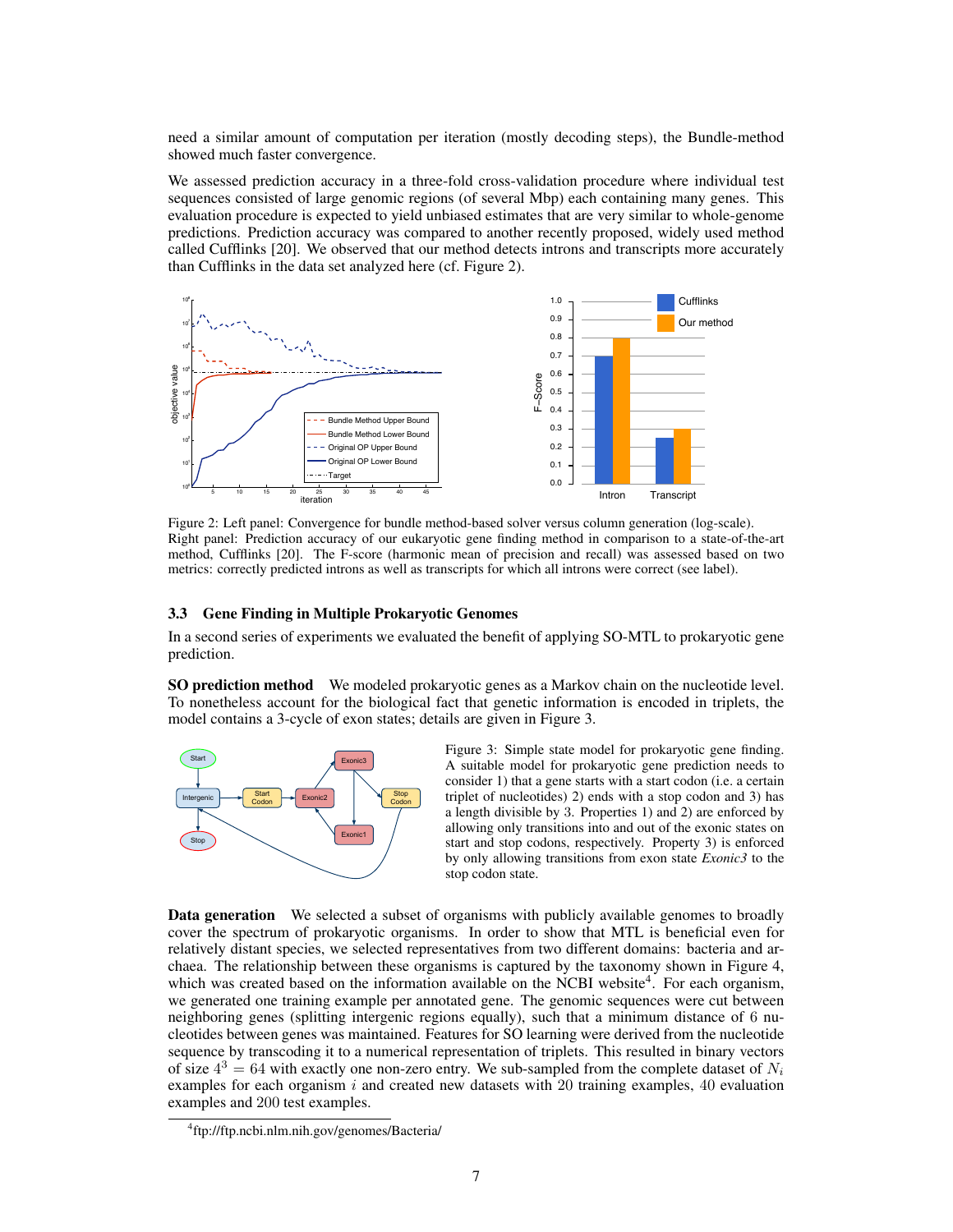

Figure 4: Species and their taxonomic hierarchy used for prokaryotic gene finding.

**Experimental setup** For model selection we used a grid over the following two parameter ranges  $C = [100, 250], \gamma = [0, 0.025, 0.1, 0.25, 0.5, 0.75, 0.9, 1.0]$  for each node in the taxonomy (cf. Figure 4). Sub-sampling of the dataset was performed 3 times and results were subsequently averaged. We compared our MTL algorithm to two baseline methods, one where predictors for all tasks where trained without information transfer (*independent*) and the other extreme case, where one global model was fitted for all tasks based on the union of all data sets (*union*). Performance was measured by the F-score, the harmonic mean of precision and recall, where precision and recall were determined on nucleotide level (e.g. whether or not an exonic nucleotide was correctly predicted) in single-gene regions. (Note that due to its per-nucleotide Markov restriction, however, our method is not able to exploit that there is only one gene per examples sequence.)

Results Figure 5 shows the results for our proposed MTL method and the two baseline methods described above (see Appendix for table). We observe that it generally pays off to combine information from different organisms, as *union* always performs better than *independent*. Indeed MTL improves over the naive combination method *union* with F-score increases of up to 4.05 percentage points in *A. tumefaciens*. On average, we observe an improvement of 13.99 percentage points for MTL over *independent* and 1.13 percentage points for MTL over *union*, confirming the value of MTL in transferring information across tasks. In addition, the new bundle method converges at least twice as fast as the originally proposed cutting plane method.



Figure 5: Evaluation of MTL and baseline methods *independent* and *union*.

# 4 Discussion

We have introduced a regularization-based approach to SO learning in the setting of hierarchical task relations and have empirically shown its validity on an application from computational biology. To cope with the increased problem size usually encountered in the MTL setting, we have developed an efficient solver based on bundle-methods and demonstrated its improved convergence behavior compared to column generation techniques. Applying our SO-MTL algorithm to the problem of prokaryotic gene finding, we could show that sharing information across tasks indeed results in improved accuracy over learning tasks in isolation. Additionally, the taxonomy, which relates individual tasks to each other, proved useful in that it led to more accurate predictions than were obtained when simply training on all examples together. We have previously shown that MTL algorithms excel in a scenarios where there is limited training data relative to the complexity of the problem and model [23]. As this experiment was carried out on a relatively small data set, more work is required to turn our approach into a state-of-the-art prokaryotic gene finder.